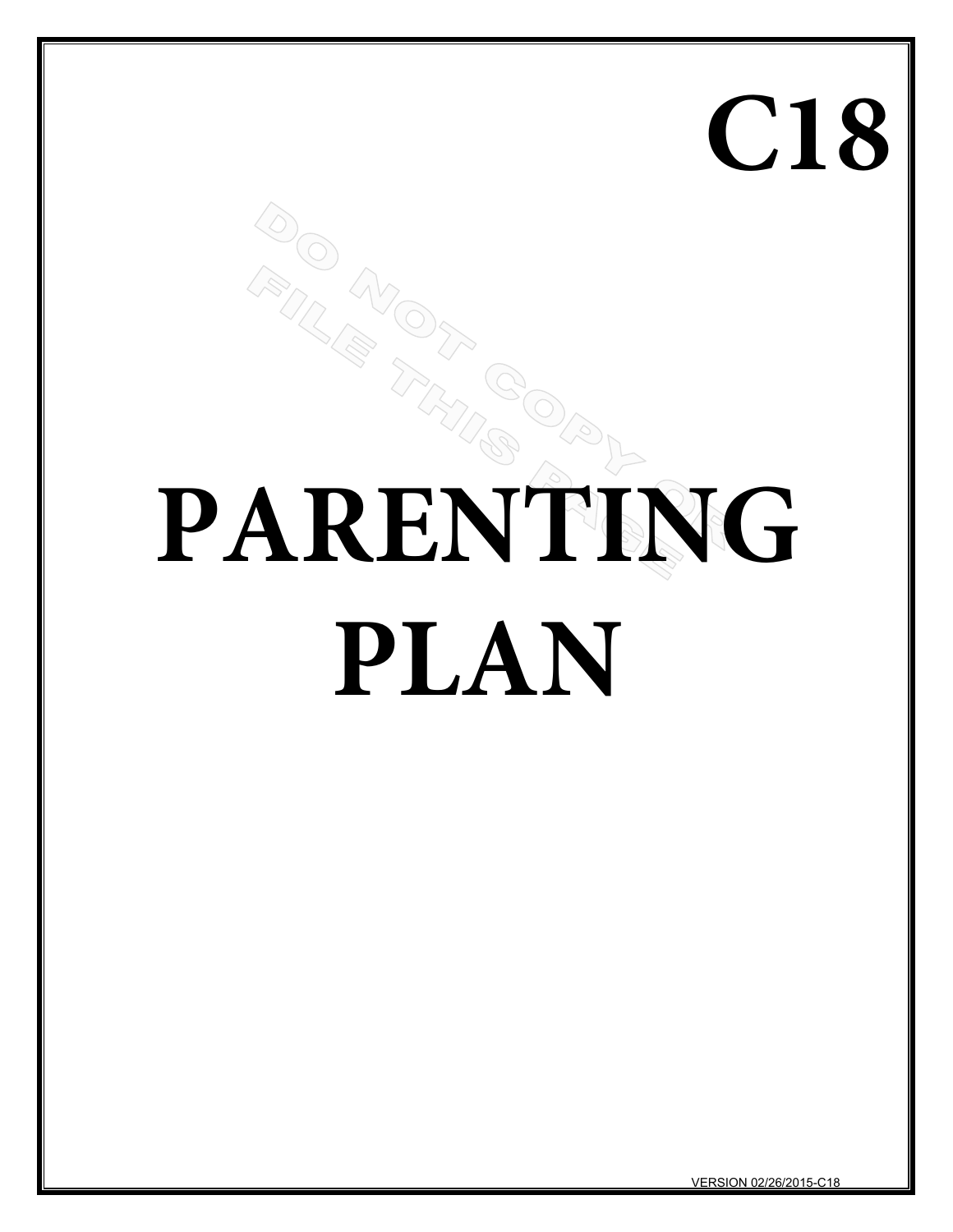#### **SELF-SERVICE CENTER**

# **PARENTING PLAN INFORMATION**

#### **A.R.S. § 25-401 defines legal decision-making and parenting time as follows:**

- **1. "Legal Decision-Making"** means the legal right and responsibility to make all nonemergency legal decisions for a child including those regarding education, health care, religious training and personal care decisions.
- **2. "Joint Legal Decision-Making"** means both parents share decision-making and neither parent's rights or responsibilities are superior except with respect to specified decisions as set forth by the court or the parents in the final judgment or order.

**PARENTS PLEASE NOTE:** Per A.R.S § 25-403.09, an award of joint legal decision-making or a substantially equal parenting time plan does not diminish the responsibility of either parent to provide for the support of the child. Also note that joint legal decision-making does not necessarily mean equal parenting time. A.R.S. § 25-403.02(E)

- **3. "Sole Legal Decision-Making"** means one parent has the legal right and responsibility to make major decisions for a child.
- **4. "Parenting Time"** means the schedule of time during which each parent has access to a child at specified times. Each parent during their scheduled parenting time is responsible for providing the child with food, clothing and shelter and may make routine decisions concerning the child's care.



You may view the "Parenting Time Guidelines" online at the Arizona Supreme Court's website.

#### **Drafting a Parenting Plan:**

The written parenting plan pays attention to how the parents will make decisions pertaining to the child(ren)'s education, health care, religious training, and personal care; it is a blend of specific information with generalized plans of action. It should reflect what the parents are currently doing or what they actually plan to do. It should reflect a commitment to the minor child(ren)'s needs as predominant.

If the parents cannot agree on a plan for legal decision-making or parenting time, each parent must submit a proposed parenting plan. A.R.S. § 25-403.02(A)

#### **In order for the court to approve a parenting plan, A.R.S. § 25-403.02 requires the court to make the following findings**:

- a. The best interests of the minor child(ren) are served;
- b. The plan designates legal decision-making as joint or sole;
- c. The plan sets forth each parent's rights and responsibilities for the personal care of the minor child(ren) and for decisions in areas such as education, health care, and religious training;
- d. The plan provides a practical schedule of parenting time for the child, including holidays and school vacations;
- e. The plan includes a procedure for exchanges of the child, including location and responsibility for transportation;

© Superior Court of Arizona Graham County ALL RIGHTS RESERVED Page 1 of 2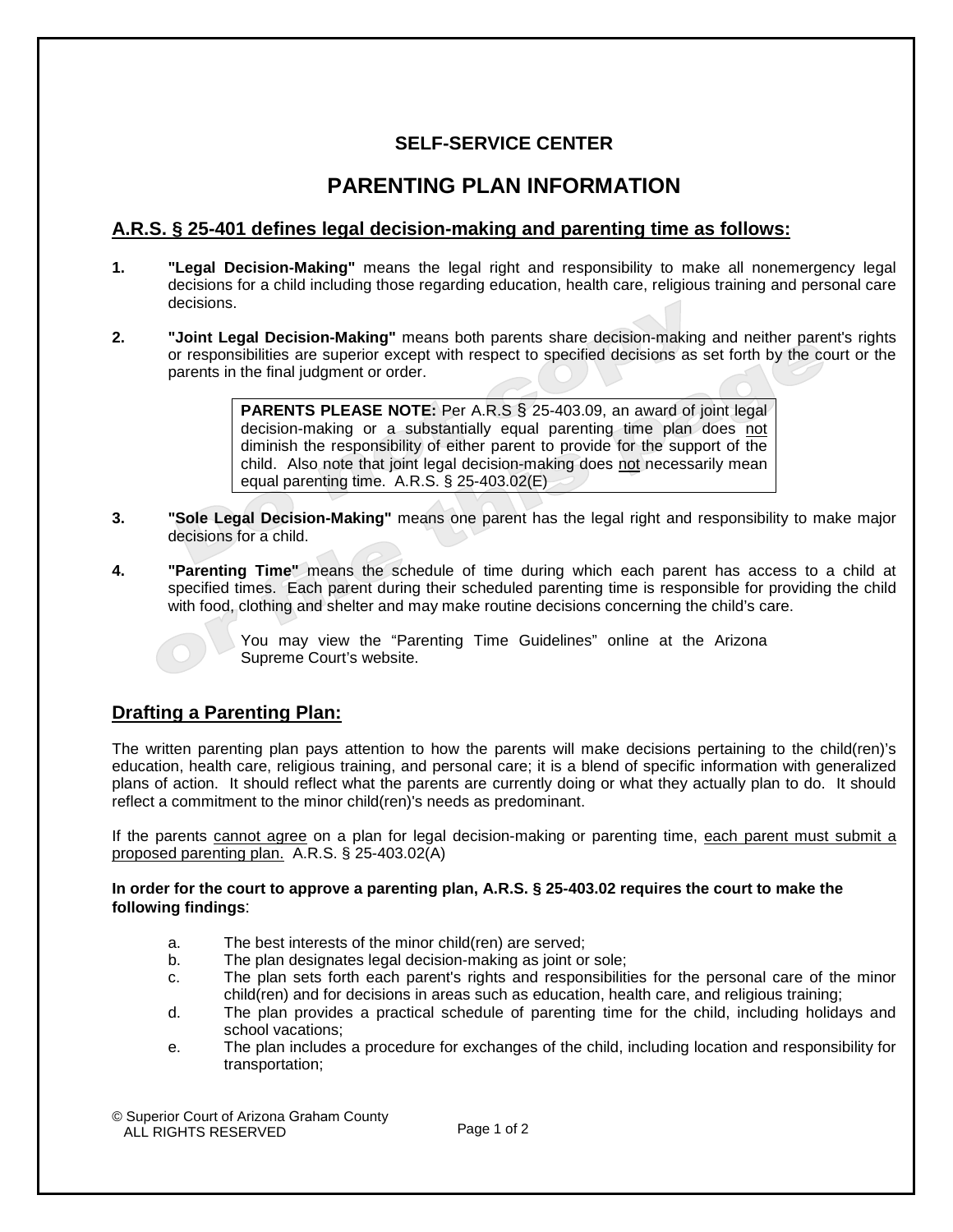- f. The plan includes a procedure by which proposed changes, disputes and alleged breaches may be mediated or resolved, which may include the use of Conciliation Services or private counseling;
- g. The plan includes a procedure for periodic review (e.g., parents agree to review the terms of the agreement every 12 months.);
- h. The plan includes a procedure for communicating with each other about the child, including methods and frequency;
- i. The plan includes a statement that each party has read, understands, and will abide by the notification requirements of A.R.S. § 25-403.05(B). (A parent must immediately notify the other parent if the parent knows that a convicted/registered sex offender or a person who has been convicted of a dangerous crime against children may have access to the child. Notice must be provided (i) by first class mail, return receipt requested, (ii) by electronic means to an e-mail address the recipient provided to the parent for notification purposes, or (iii) by other communication accepted by the court.)

The following questions may be used as a starting place when drafting a parenting plan:

- **1. The geographical location of the parents:** Where do parents live relative to one another? What are their addresses? Permanent or temporary?
- **2. Arrangements regarding the residential requirements of the minor child(ren):** How much time will the minor child(ren) spend with each parent? Be as specific as possible, including days and times.
- **3. Arrangements for holidays and vacations:** What are your plans for summer vacation and school breaks? List specific details including dates and times.
- **4. Arrangements for education:** How will decisions be made for educational matters? For example, if preschool age, what school will the minor child(ren) attend? If private school, who pays what?
- **5. Additional transportation arrangements:** Will any additional transportation arrangements be needed? If so, what will be the responsibilities of each parent?
- **6. Determinations regarding minor child(ren)'s health care:** For example, how will medical decisions be made? Who will provide insurance? How are non-insured expenses paid? Who decides on seeking non-emergency treatment? Is there a dental plan? If not, who will pay what?
- **7. Arrangements regarding extraordinary expenses:** For example, what financial arrangements are made for the minor child(ren) (such as each sharing extraordinary expenditures and the parent with whom the minor child(ren) resides bearing the ordinary ones during the minor child(ren)'s residency)? A fixed amount per month?
- **8. Arrangements for minor child(ren)'s religious training, if any:** For example, how will decisions be made for religious training? What, if any, are the plans for religious training?
- **9. Any other factors:** What other arrangements (such as music lessons, sports/activity fees, camp or Scouts) are needed?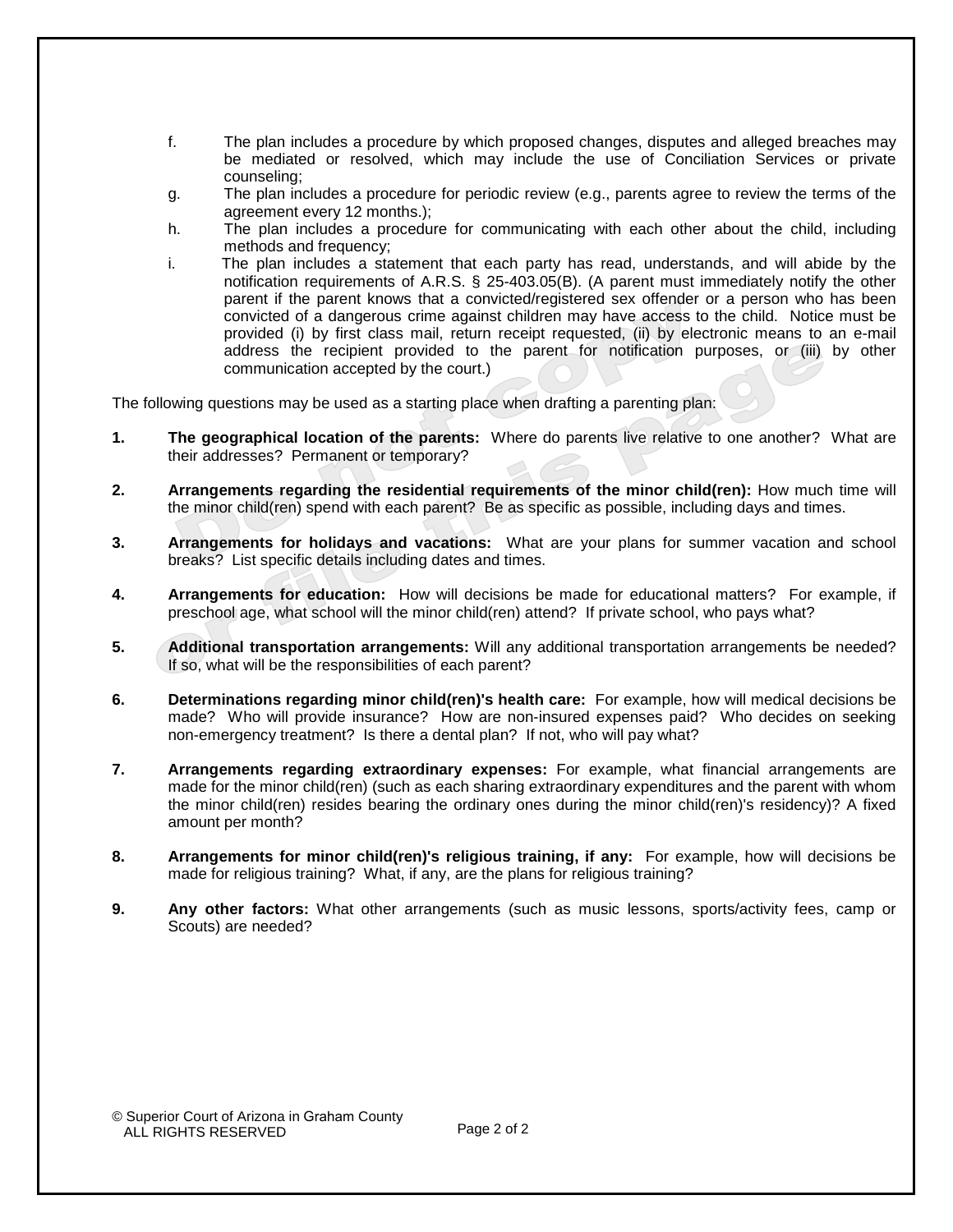| Lawyer's Bar Number: Management Communication of the United States and Communications of the United States and | For Clerk's Use Only |
|----------------------------------------------------------------------------------------------------------------|----------------------|
| Representing $\Box$ Self, without a Lawyer or $\Box$ Attorney for $\Box$ Petitioner OR $\Box$                  | <b>Respondent</b>    |

# **SUPERIOR COURT OF ARIZONA IN GRAHAM COUNTY**

| Name of Petitioner | <b>Case Number:</b>                                                                                               |
|--------------------|-------------------------------------------------------------------------------------------------------------------|
|                    | <b>PARENTING PLAN FOR:</b>                                                                                        |
| <b>AND</b>         | JOINT LEGAL DECISION MAKING<br>(CUSTODY) WITH JOINT LEGAL<br><b>DECISION MAKING (CUSTODY)</b><br><b>AGREEMENT</b> |
|                    | or                                                                                                                |
| Name of Respondent | <b>SOLE LEGAL DECISION-MAKING</b><br>(CUSTODY)                                                                    |
|                    | to Mother                                                                                                         |
|                    | to Father                                                                                                         |
|                    |                                                                                                                   |

# **INSTRUCTIONS**

**This document has 4 parts:** PART **1**) General Information; PART **2**) Legal Decision Making (Custody) and Parenting Time; PART **3**) Danger to Children Notification Statement; and PART **4**) Joint Legal Decision Making (Custody) Agreement. Where this form refers to "children" it refers to any and all minor children common to the parties whether one or more.

#### **One or both parents must complete and sign the Plan as follows:**

- **a. If only** *one* **parent is submitting the Plan: that parent must sign at the end of PART 2 and 3.**
- **b. If both parents agree to legal decision making (custody) and parenting time arrangements** *but not to joint legal decision making (custody):* **Both parents must sign the Plan at the end of PART 2 and 3.**
- **c. If both parents agree to joint legal decision making (custody) and parenting time arrangements as presented in the Plan: Both parents must sign the Plan at the end of PART 2, 3, and 4.**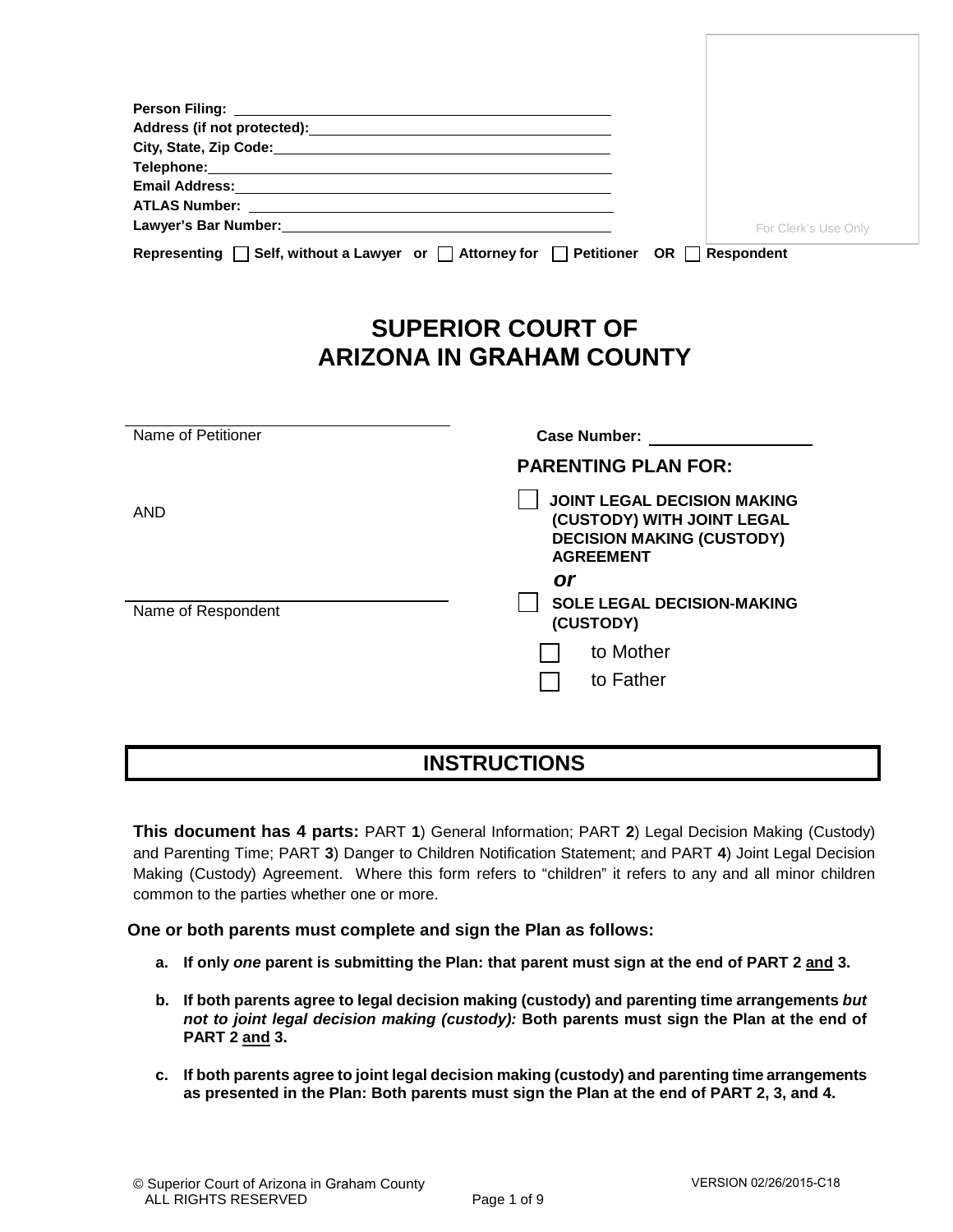# **PART 1: GENERAL INFORMATION:**

**A. MINOR CHILDREN.** This Plan concerns the following minor children: (Use additional paper if necessary)

### **B. THE FOLLOWING LEGAL DECISION-MAKING (CUSTODY) ARRANGEMENT IS REQUESTED:**

(Choose ONE of 1, 2, 3, 4.) (If you chose "sole legal decision-making authority" [1 **or** 2], you have the option of also requesting restrictions on the parenting time of the other party.

**1. SOLE LEGAL DECISION-MAKING (CUSTODY) BY AGREEMENT. The parents agree that sole legal decision-making authority (custody) and primary physical custody**  should be granted to the **Nother Father.** 

The parents agree that since each has a unique contribution to offer to the growth and development of their minor children, each of them will continue to have a full and active role in providing a sound moral, social, economic, and educational environment for the benefit of the minor children, as described in the following pages,

**OR**

#### **2. SOLE LEGAL DECISION-MAKING (CUSTODY) REQUESTED BY THE PARENT**  $\Box$

**SUBMITTING THIS PLAN.** The parents cannot agree to the terms of legal decision making (custody) and parenting time. The parent submitting this Plan asks the court to order sole legal decision-making authority and parenting time according to this Plan.

(Optional, if you marked 1 or 2 above)

 **RESTRICTED, SUPERVISED, OR NO PARENTING TIME.**

The parent submitting this Plan asks the court for an order restricting parenting time. The facts and information related to this request are described in the Petition.

**OR**

 $\Box$ 

**3. JOINT LEGAL DECISION-MAKING (CUSTODY) BY AGREEMENT. The parents agree to joint legal decision-making (custody) and request the court to approve the joint legal decision-making (custody) arrangement as described in this Plan. Primary physical custody**  will be with the  $\Box$  Mother  $\Box$  Father,

**OR**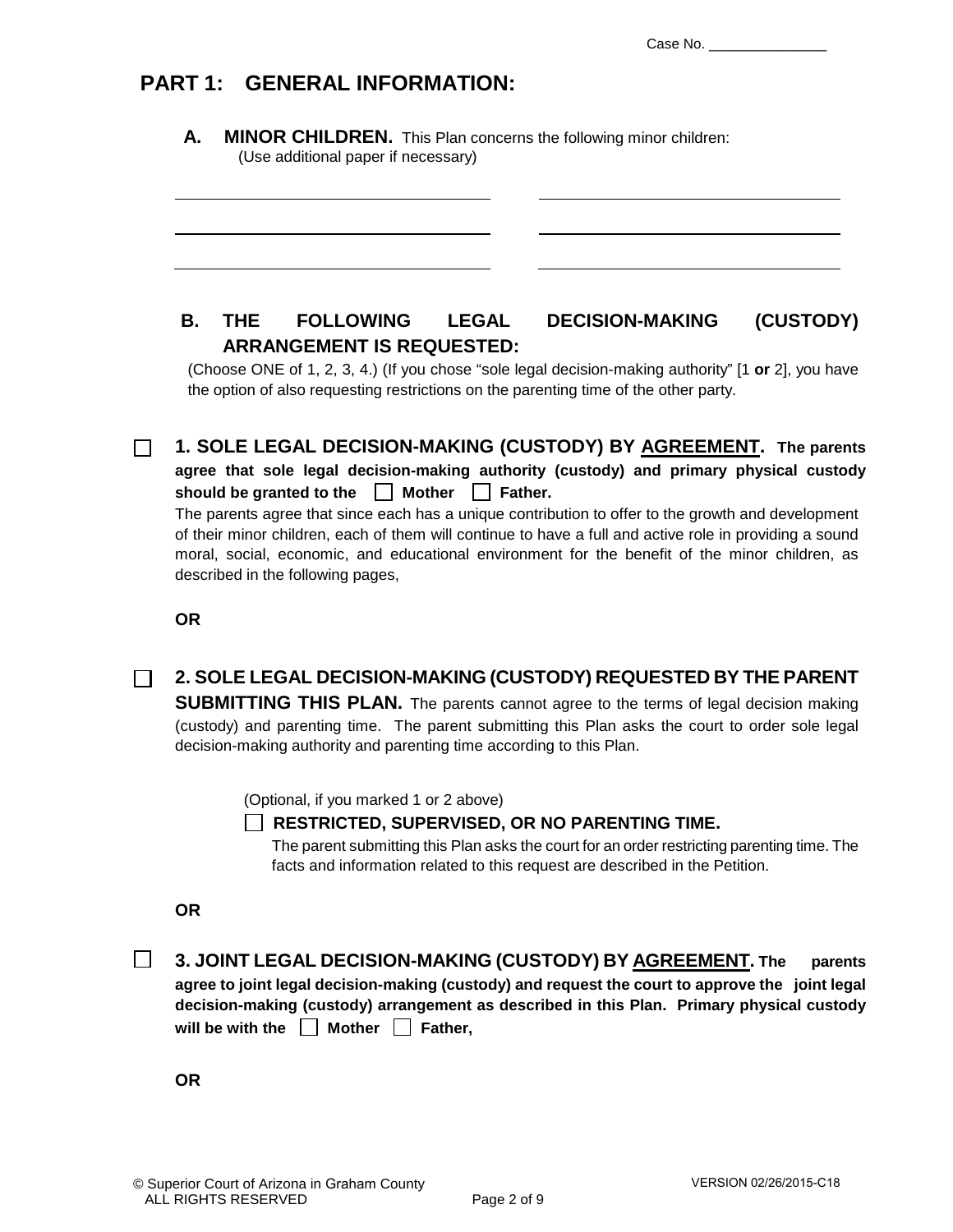| Case No. |  |
|----------|--|
|          |  |

| 4. JOINT LEGAL DECISION-MAKING AUTHORITY (CUSTODY) REQUESTED BY<br>THE PARENT SUBMITTING THIS PLAN. The parents cannot agree to the terms of legal<br>decision making and parenting time or are unable to submit this plan together at this time. My request<br>for joint legal decision-making authority is deferred for the court's determination. |  |  |  |  |  |
|------------------------------------------------------------------------------------------------------------------------------------------------------------------------------------------------------------------------------------------------------------------------------------------------------------------------------------------------------|--|--|--|--|--|
| <b>PART 2:</b><br><b>PHYSICAL CUSTODY AND PARENTING TIME. Complete each section</b><br>below. Be specific about what you want the judge to approve in the court order.                                                                                                                                                                               |  |  |  |  |  |
| Α.<br>(School Year) WEEKDAY AND WEEKEND TIME-SHARING SCHEDULE:                                                                                                                                                                                                                                                                                       |  |  |  |  |  |
| The minor children will be in the care of Father as follows: (Explain).                                                                                                                                                                                                                                                                              |  |  |  |  |  |
| The minor children will be in the care of Mother as follows: (Explain).                                                                                                                                                                                                                                                                              |  |  |  |  |  |
| Other physical custody arrangements are as follows: (Explain).                                                                                                                                                                                                                                                                                       |  |  |  |  |  |
| Transportation will be provided as follows:<br><b>Mother</b> or <b>Father</b> will pick the minor children up at ____________________o'clock.<br>or   Father will drop the minor children off at ____________________ o'clock.<br><b>Mother</b>                                                                                                      |  |  |  |  |  |
| Parents may change their time-share arrangements by mutual agreement with at least<br>days<br>notice in advance to the other parent.                                                                                                                                                                                                                 |  |  |  |  |  |
| SUMMER MONTHS OR SCHOOL BREAK LONGER THAN 4 DAYS:<br>В.<br>The<br>weekday and weekend schedule described above will apply for all 12 calendar months EXCEPT:                                                                                                                                                                                         |  |  |  |  |  |
| During summer months or school breaks that last longer than 4 days, no changes shall be made. OR,                                                                                                                                                                                                                                                    |  |  |  |  |  |
| During summer months or school breaks that last longer than 4 days, the minor children will be in<br>the care of Father: (Explain)                                                                                                                                                                                                                   |  |  |  |  |  |
| During summer months or school breaks that last longer than 4 days, the minor children will be in<br>the care of Mother: (Explain)                                                                                                                                                                                                                   |  |  |  |  |  |
| Each parent is entitled to a _____ week period of vacation time with the minor children. The parents<br>will work out the details of the vacation at least ______ days in advance.                                                                                                                                                                   |  |  |  |  |  |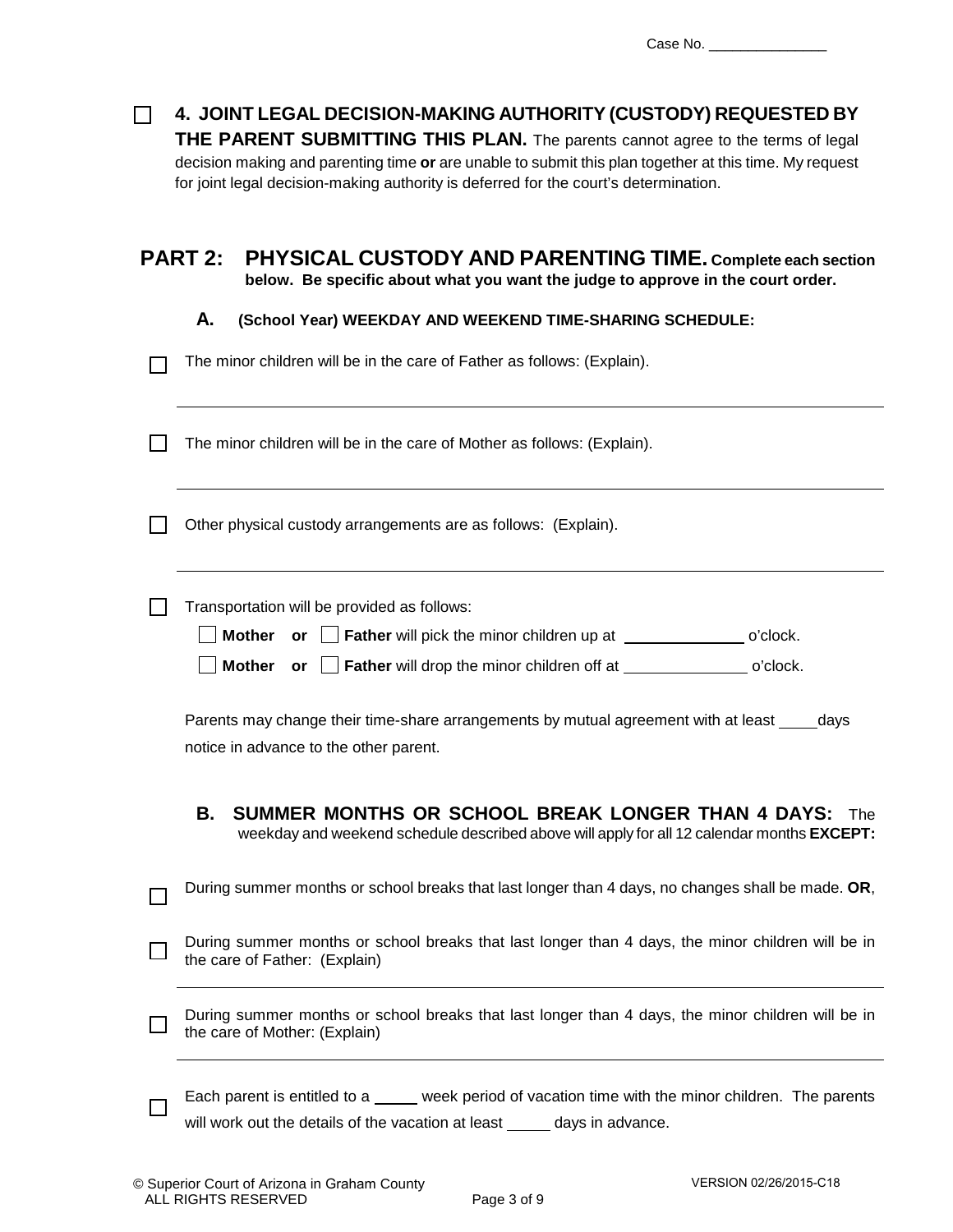#### **C. TRAVEL**

 $\Box$ 

 $\Box$ 

**Should either parent travel out of the area with the minor children, each parent will keep the other parent informed of travel plans, address(es), and telephone number(s) at which that parent and the minor children can be reached.**

Neither parent shall travel with the minor children outside Arizona for longer than days **without the prior written consent of the other parent or order of the court.**

**D. HOLIDAY SCHEDULE:** The holiday schedule takes priority over the regular time-sharing schedule as described above. Check the box(es) that apply and indicate the years of the holiday access/Parenting time schedule.

| <b>Holiday</b>                                                                                                                                                                                                                                                                                                                                                                                                                                                                                                                                                                                                                                        |                               |                                                                                                                                              | <b>Even Years</b>                  |                                                                                                                                |        |                                                                                                                                | <b>Odd Years</b> |                                                                                                                                |
|-------------------------------------------------------------------------------------------------------------------------------------------------------------------------------------------------------------------------------------------------------------------------------------------------------------------------------------------------------------------------------------------------------------------------------------------------------------------------------------------------------------------------------------------------------------------------------------------------------------------------------------------------------|-------------------------------|----------------------------------------------------------------------------------------------------------------------------------------------|------------------------------------|--------------------------------------------------------------------------------------------------------------------------------|--------|--------------------------------------------------------------------------------------------------------------------------------|------------------|--------------------------------------------------------------------------------------------------------------------------------|
| New Year's Eve<br>New Year's Day<br><b>Spring Vacation</b><br>Easter<br>4th of July<br>Halloween<br>Veteran's Day<br>Thanksgiving<br>Hanukkah<br><b>Christmas Eve</b><br>Christmas Day<br><b>Winter Break</b><br>Child's Birthday<br>Mother's Day will be celebrated with the Mother every year.<br>Father's Day will be celebrated with the Father every year.<br>Each parent may have the children on his or her birthday.<br>Three-day weekends which include Martin Luther King Day, Presidents' Day, Memorial Day, Labor<br>Day, Columbus Day, the children will remain in the care of the parent who has the minor children<br>for the weekend. | $\overline{\phantom{0}}$<br>M | Mother<br>Mother<br>Mother<br>Mother<br>Mother<br>Mother<br><b>Mother</b><br><b>Mother</b><br>Mother<br>Mother<br>Mother<br>Mother<br>Mother | $\mathsf{L}$<br>$\mathsf{L}$<br>I. | Father<br>Father<br>Father<br>Father<br>Father<br>Father<br>Father<br>Father<br>Father<br>Father<br>Father<br>Father<br>Father | $\sim$ | Mother<br>Mother<br>Mother<br>Mother<br>Mother<br>Mother<br>Mother<br>Mother<br>Mother<br>Mother<br>Mother<br>Mother<br>Mother |                  | Father<br>Father<br>Father<br>Father<br>Father<br>Father<br>Father<br>Father<br>Father<br>Father<br>Father<br>Father<br>Father |
| Other Holidays (Describe the other holidays and the arrangement) :                                                                                                                                                                                                                                                                                                                                                                                                                                                                                                                                                                                    |                               |                                                                                                                                              |                                    |                                                                                                                                |        |                                                                                                                                |                  |                                                                                                                                |
| Telephone Contact: Each parent may have telephone contact with the minor children during                                                                                                                                                                                                                                                                                                                                                                                                                                                                                                                                                              |                               |                                                                                                                                              |                                    | the children's normal waking hours, OR: (Explain)                                                                              |        |                                                                                                                                |                  |                                                                                                                                |

(A.R.S. §25-403.06), unless otherwise provided by court order or law, on reasonable request, both parents are entitled to have equal access to documents and other information concerning the minor children's education and physical, mental, moral and emotional health including medical, school, police, court and other records. A person who does not comply with a reasonable request for these records shall reimburse the requesting parent for court costs and attorney fees incurred by that parent to make the other parent obey this request. A parent who attempts to restrict the release of documents or information by the custodian of the records without a prior court order is subject to legal sanctions.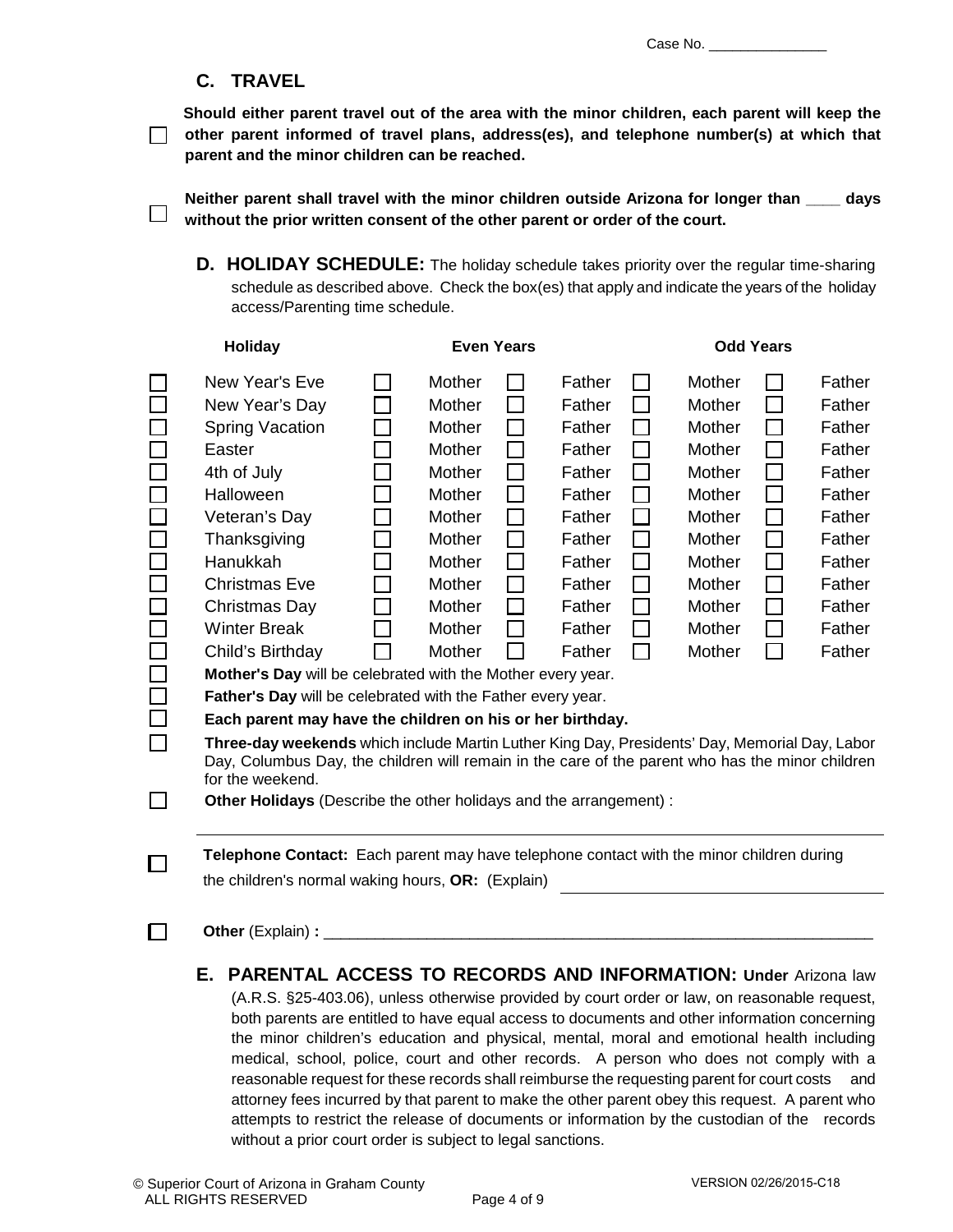Case No.

#### **F. EDUCATIONAL ARRANGEMENTS:**

| Both parents have the right to participate in school conferences, events and activities, and the right to |
|-----------------------------------------------------------------------------------------------------------|
| consult with teachers and other school personnel.                                                         |

| Both parents will make major educational decisions together. (optional) $\Box$ If the parents do not reach |
|------------------------------------------------------------------------------------------------------------|
| agreement, then:                                                                                           |

**OR** 

 $\Box$ 

П Major educational decisions will be made by  $\Box$  Mother  $\Box$  Father after consulting other parent.

#### **G. MEDICAL AND DENTAL ARRANGEMENTS:**

Both parents have the right to authorize emergency medical treatment, if needed, and the right to consult with physicians and other medical practitioners. Both parents agree to advise the other parent immediately of any emergency medical/dental care sought for the minor children, to cooperate on health matters concerning the children and to keep one another reasonably informed. Both parents agree to keep each other informed as to names, addresses and telephone numbers of all medical/dental care providers.

 $\Box$ Both parents will make major medical decisions together, except for emergency situations as

noted above. (optional)  $\Box$  If the parents do not reach an agreement, then:

#### **OR**

П

П

| Major medical/dental decisions will be made by $\Box$ Mother $\Box$ Father after consulting other |  |
|---------------------------------------------------------------------------------------------------|--|
| parent.                                                                                           |  |

#### **H. RELIGIOUS EDUCATION ARRANGEMENTS:** (Choose **ONE**)

Each parent may take the minor children to a church or place of worship of his or her choice during the time that the minor children is/are in his or her care.

Both parents agree that the minor children may be instructed in the faith. П

П Both parents agree that religious arrangements are not applicable to this plan.

#### **I. ADDITIONAL ARRANGEMENTS AND COMMENTS:**

**NOTIFY OTHER PARENT OF ADDRESS CHANGE.** Each parent will inform the other parent of any  $\Box$ change of address and/or phone number in advance OR within \_\_\_\_\_ days of the change.

**NOTIFY OTHER PARENT OF EMERGENCY.** Both parents agree that each parent will promptly inform the other parent of any emergency or other important event that involves the minor children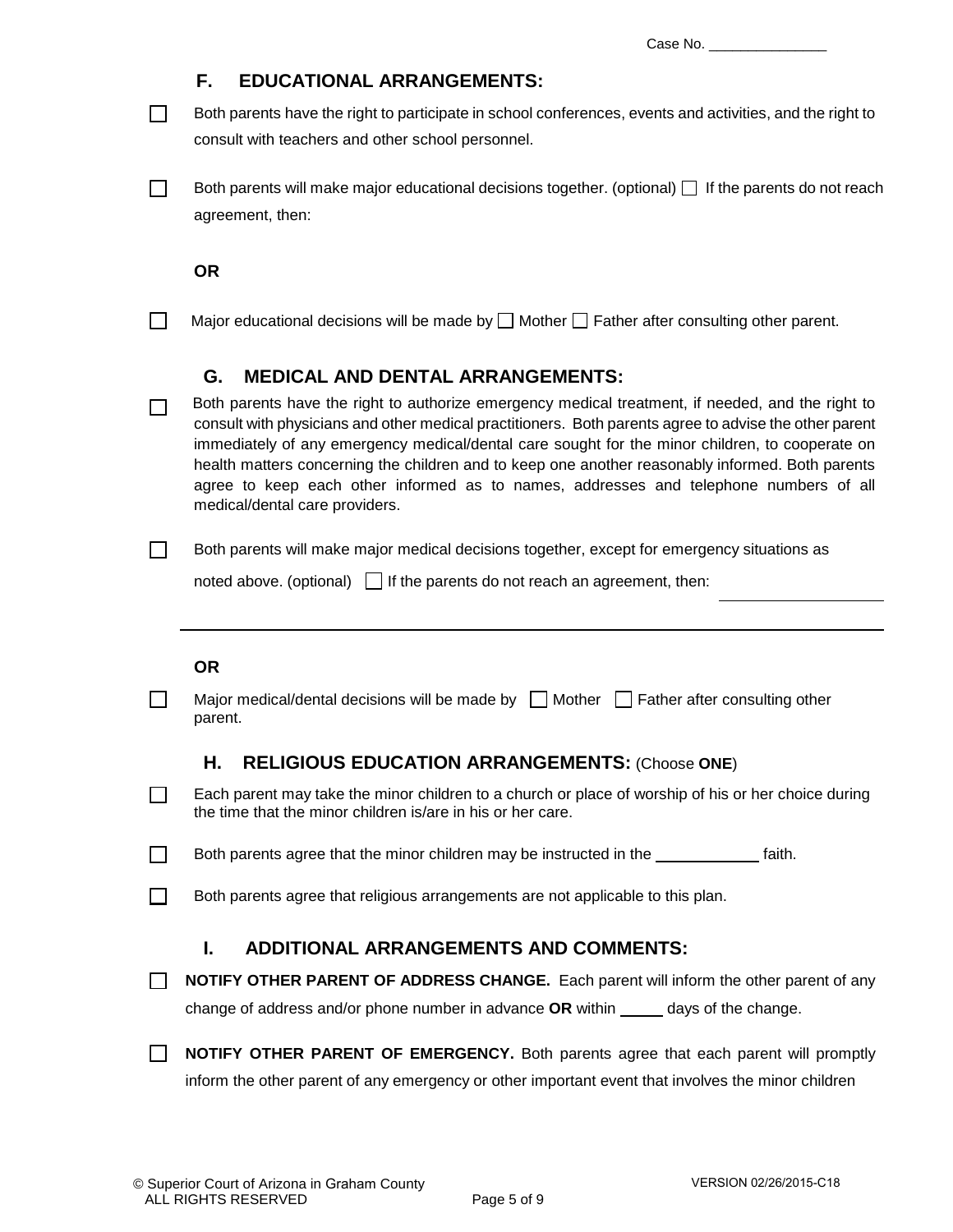| TALK TO OTHER PARENT ABOUT EXTRA ACTIVITIES. Each parent will consult and agree with the<br>other parent regarding any extra activity that affects the minor children's access to the other parent.                                                  |
|------------------------------------------------------------------------------------------------------------------------------------------------------------------------------------------------------------------------------------------------------|
| ASK OTHER PARENT IF HE/SHE WANTS TO TAKE CARE OF CHILDREN. Each parent agrees to<br>consider the other parent as care-provider for the minor children before making other arrangements.                                                              |
| <b>OBTAIN WRITTEN CONSENT BEFORE MOVING.</b> Neither parent will move with the minor children<br>out of the Phoenix metropolitan area without prior written consent of the other parent, or a court<br>ordered Parenting Plan. A.R.S. 25-408 (B)     |
| <b>COMMUNICATE.</b> Each parent agrees that all communications regarding the minor children will be<br>between the parents and that they will not use the minor children to convey information or to set up<br>parenting time changes.               |
| <b>METHOD OF COMMUNICATION.</b> Each parent agrees to use the following means of communication:                                                                                                                                                      |
| <b>FREQUENCY OF COMMUNICATION.</b> Each parent agrees to communicate regarding the child(ren)<br>on a regular basis. That communication schedule will be:                                                                                            |
| Other<br>and will be by the following methods:<br>Phone<br>Email                                                                                                                                                                                     |
| <b>PRAISE OTHER PARENT.</b> Each parent agrees to encourage love and respect between the minor<br>children and the other parent, and neither parent shall do anything that may hurt the other parent's<br>relationship with the minor children       |
| <b>COOPERATE AND WORK TOGETHER.</b> Both parents agree to exert their best efforts to work<br>cooperatively in future plans consistent with the best interests of the minor children and to amicably<br>resolve such disputes as may arise.          |
| NOTIFY OTHER PARENT OF PROBLEMS WITH TIME-SHARING AHEAD OF TIME. If either<br>parent is unable to follow through with the time-sharing arrangements involving the minor child(ren),<br>that parent will notify the other parent as soon as possible. |
| <b>PARENTING PLAN.</b> Both parents agree that if either parent moves out of the area and returns later,<br>they will use the most recent "Parenting Plan/Access Agreement" in place before the move.                                                |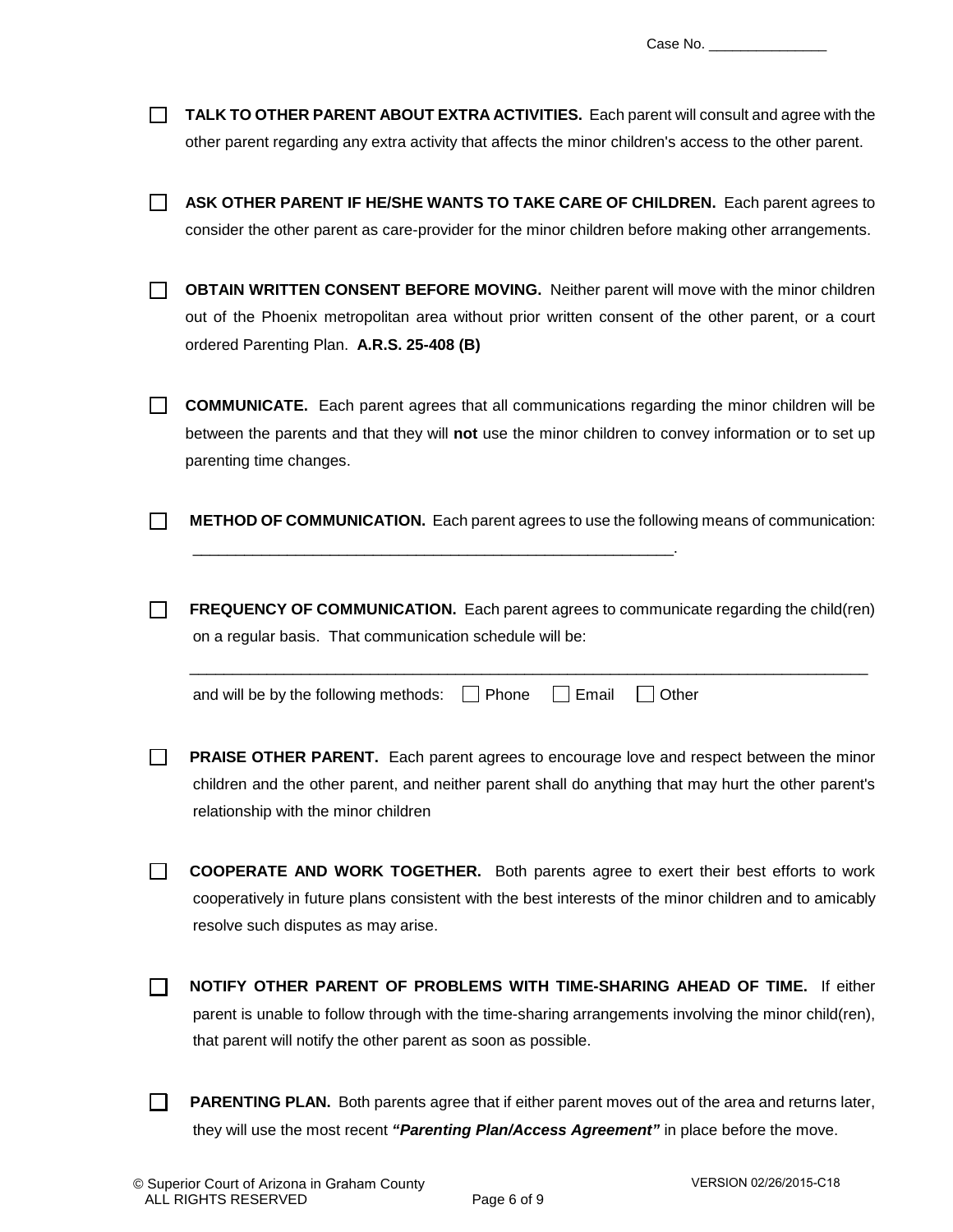**MEDIATION.** If the parents are unable to reach a mutual agreement regarding a legal change to their parenting orders, they may request mediation through the court or a private mediator of their choice.

#### **NOTICE: DO NOT DEVIATE FROM PLAN UNTIL DISPUTE IS RESOLVED.**

**Both parents are advised that while a dispute is being resolved, neither parent shall deviate from this Parenting Plan, or act in such a way that is inconsistent with the terms of this agreement.**

**Once this Plan has been made an order of the Court, if either parent disobeys the court order related to parenting time with the children, the other parent may submit court papers to request enforcement.** See the Self-Service Center packets "**To Make Someone Obey a Court Order**" for help.

#### **J. PART 2 SIGNATURE OF ONE OR BOTH PARENTS** (as instructed on page 1)

| <b>Signature of Mother:</b> | Date: |  |
|-----------------------------|-------|--|
|                             |       |  |

**Signature of Father: Date:**

## **PART 3: STATEMENT REGARDING CONTACT WITH SEX OFFENDERS AND PERSONS CONVICTED OF DANGEROUS CRIMES AGAINST CHILDREN.**

**According to A.R.S. §25-403.05, a child's parent or custodian must immediately notify the other parent or custodian if the person knows that a convicted or registered sex offender or someone who has been convicted of a dangerous crime against children may have access to the child.**

**The parent or custodian must provide notice by first class mail, return receipt requested, by electronic means to an electronic mail address that the recipient provided to the parent or custodian for notification purposes or by another form of communication accepted by the court.**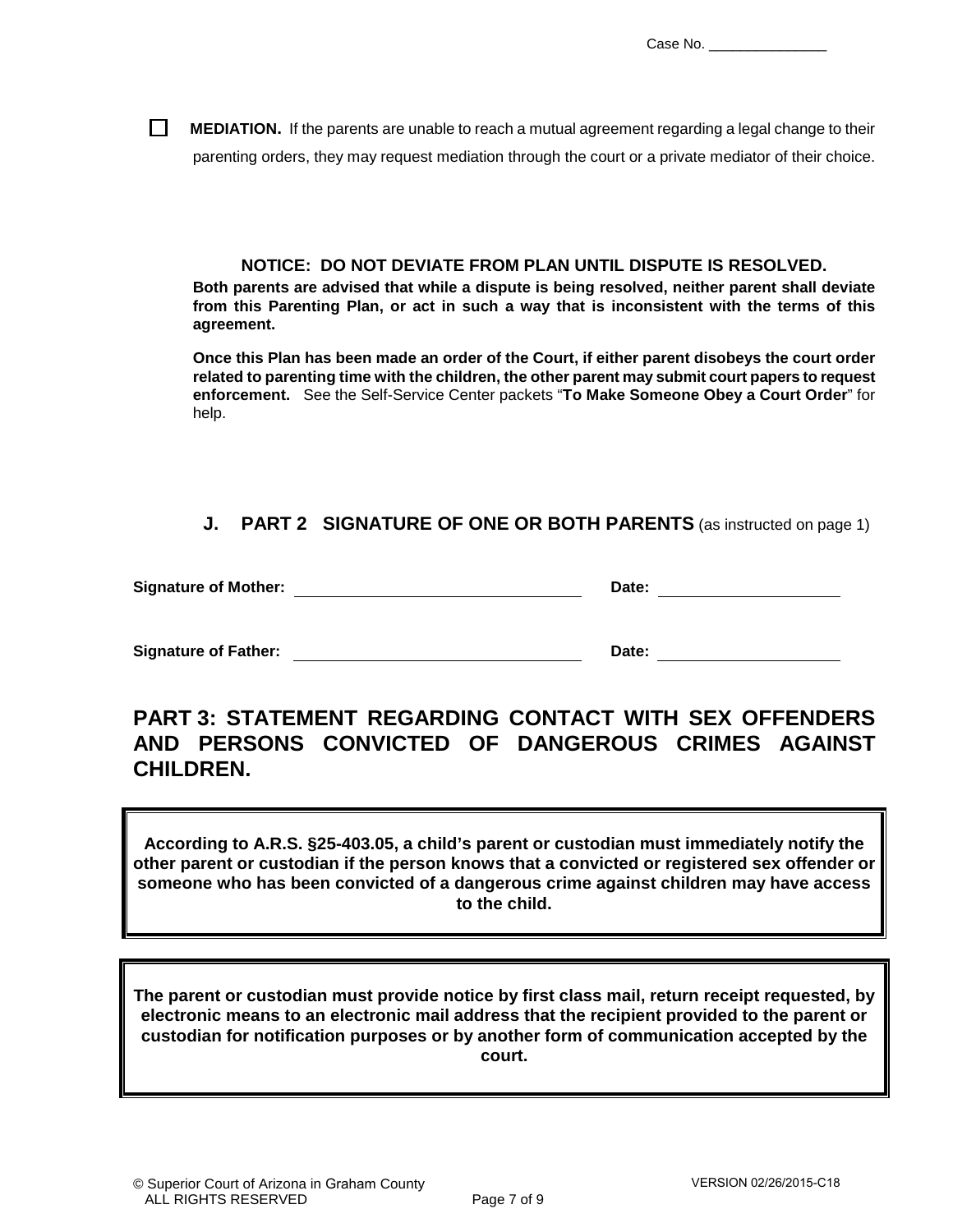Case No.

According to A.R.S. § 13-705 (P) (1), "Dangerous crime against children" means any of the following that is committed against a minor who is under fifteen years of age:

- (a) Second degree murder.
- (b) Aggravated assault resulting in serious physical injury or involving the discharge, use or threatening exhibition of a deadly weapon or dangerous instrument.
- (c) Sexual assault.
- (d) Molestation of a child.
- (e) Sexual conduct with a minor.
- (f) Commercial sexual exploitation of a minor.
- (g) Sexual exploitation of a minor.
- (h) Child abuse as prescribed in section 13-3623, subsection A, paragraph 1.
- (i) Kidnapping.
- (j) Sexual abuse.
- (k) Taking a child for the purpose of prostitution as prescribed in section 13-3206.
- (l) Child prostitution as prescribed in section 13-3212.
- (m) Involving or using minors in drug offenses.
- (n) Continuous sexual abuse of a child.
- (o) Attempted first degree murder.
- (p) Sex trafficking.
- (q) Manufacturing methamphetamine under circumstances that cause physical injury to a minor.
- (r) Bestiality as prescribed in section 13-1411, subsection A, paragraph 2.
- (s) Luring a minor for sexual exploitation.
- (t) Aggravated luring a minor for sexual exploitation.
- (u) Unlawful age misrepresentation.

#### **PART 3 SIGNATURE OF ONE OR BOTH PARTIES** (as instructed on page 1)

**I/We have read, understand, and agree to abide by the requirements of A.R.S. § 25-403.05 concerning notification of other parent or custodian if someone convicted of dangerous crime against children may have access to the child.**

| <b>Signature of Mother:</b> | Date: |  |
|-----------------------------|-------|--|
|-----------------------------|-------|--|

**Signature of Father:** 

# **PART 4: JOINT LEGAL DECISION MAKING (CUSTODY) AGREEMENT**  (IF APPLICABLE)**:**

**A. DOMESTIC VIOLENCE:** Arizona Law (A.R.S. § 25-403.03) states that joint legal decision-making authority (custody) shall NOT be awarded if there has been "a history of significant domestic violence".

 $\Box$ Domestic Violence has **not** occurred between the parties, **OR**

Domestic Violence **has** occurred but it has not been "significant" or has been committed by both parties.**\***

П